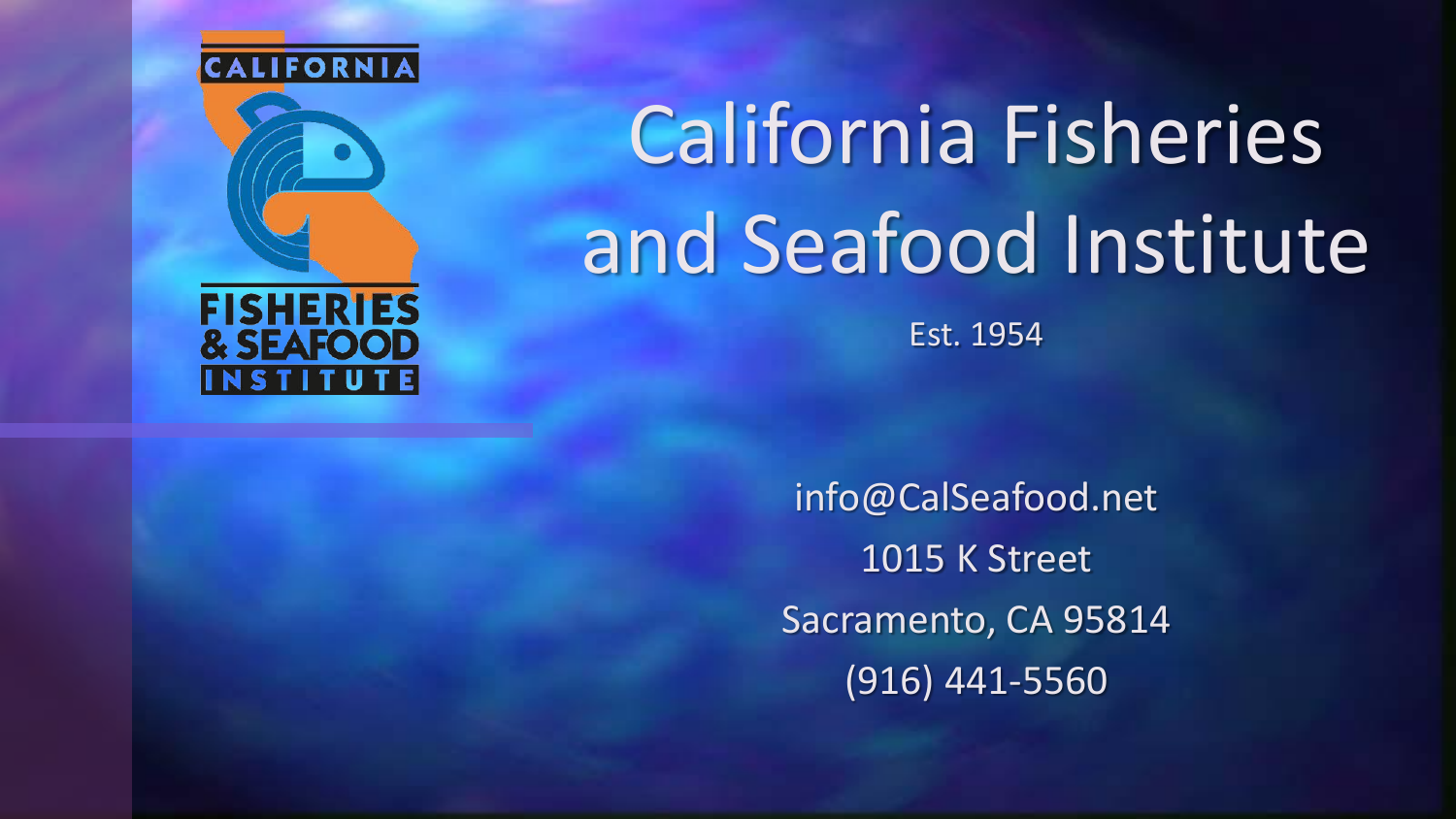### CFSI History

In 1954, industry leaders established two organizations: the Southern California Fisheries Association, which had a marketing and promotions emphasis, and the Northern California Seafood Institute, which focused largely on production and legislative and regulatory advocacy. Over time the geographic names were dropped; then in the 1980s, leaders from the each association merged the two, spawning the California Fisheries and Seafood Institute. The preamble to our by-laws has remained unchanged for over 60 years.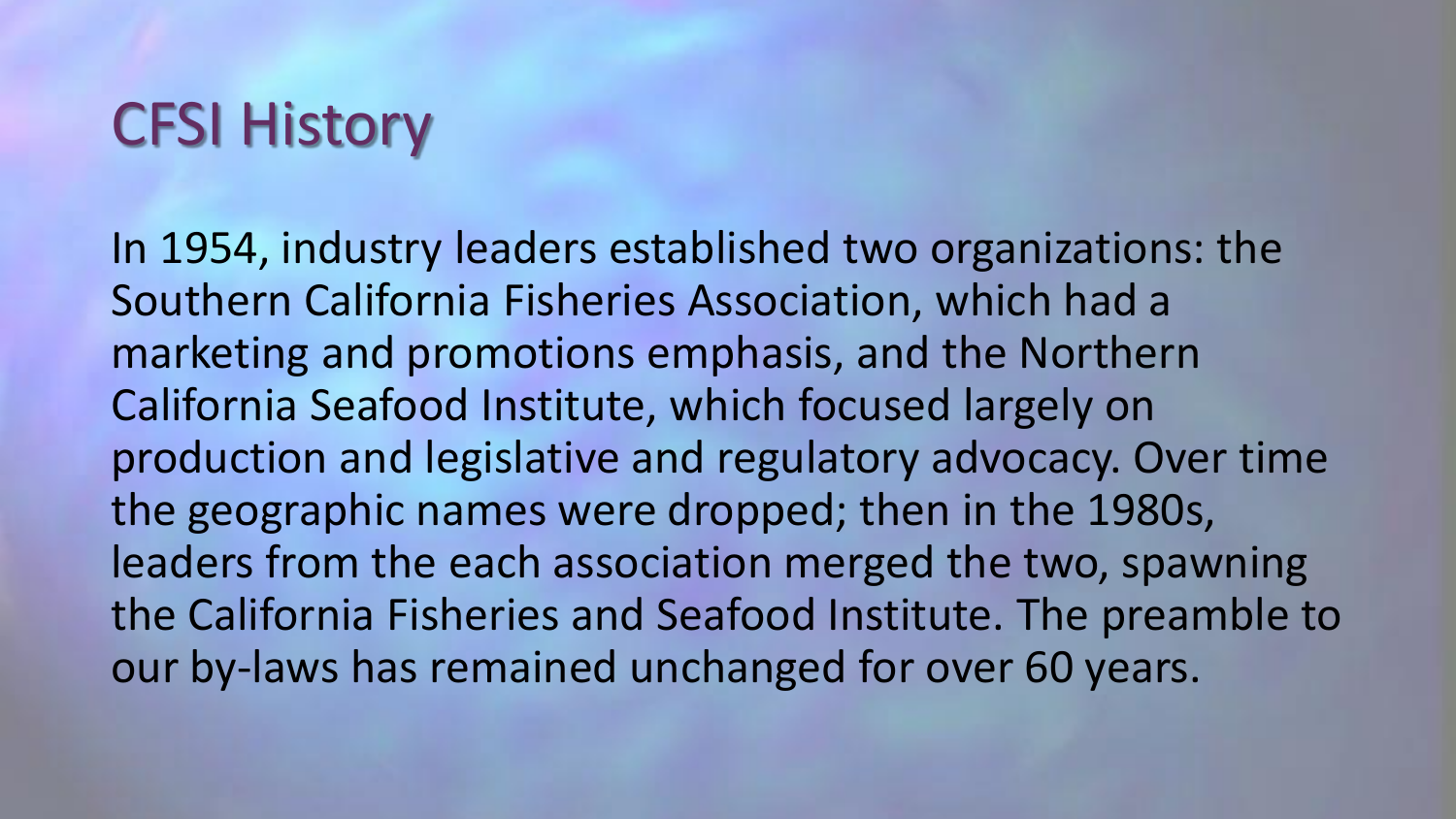# CFSI Mission

This Institute is an association of individuals and business firms engaged in, or allied to, the consumer seafood supply industry. It is formed for the following purposes:

- 1. To preserve, foster and promote the consumer seafood supply industry, and related activities and to advocate sound legislation for the improvement, preservation, and promotion of the industry; and
- 2. To market and promote the consumption of seafood and to provide, enhance and communicate a positive image of seafood products and the seafood industry to consumers; and
- 3. To protect the right of the public to demand free and continuous access to seafood of all types as a valuable source of food and useful commercial products; and
- 4. To advocate true conservation through utilization of the maximum sustainable yield of all marine resources; and
- 5. To encourage efforts to plant and maintain those species of marine life susceptible to scientific propagation.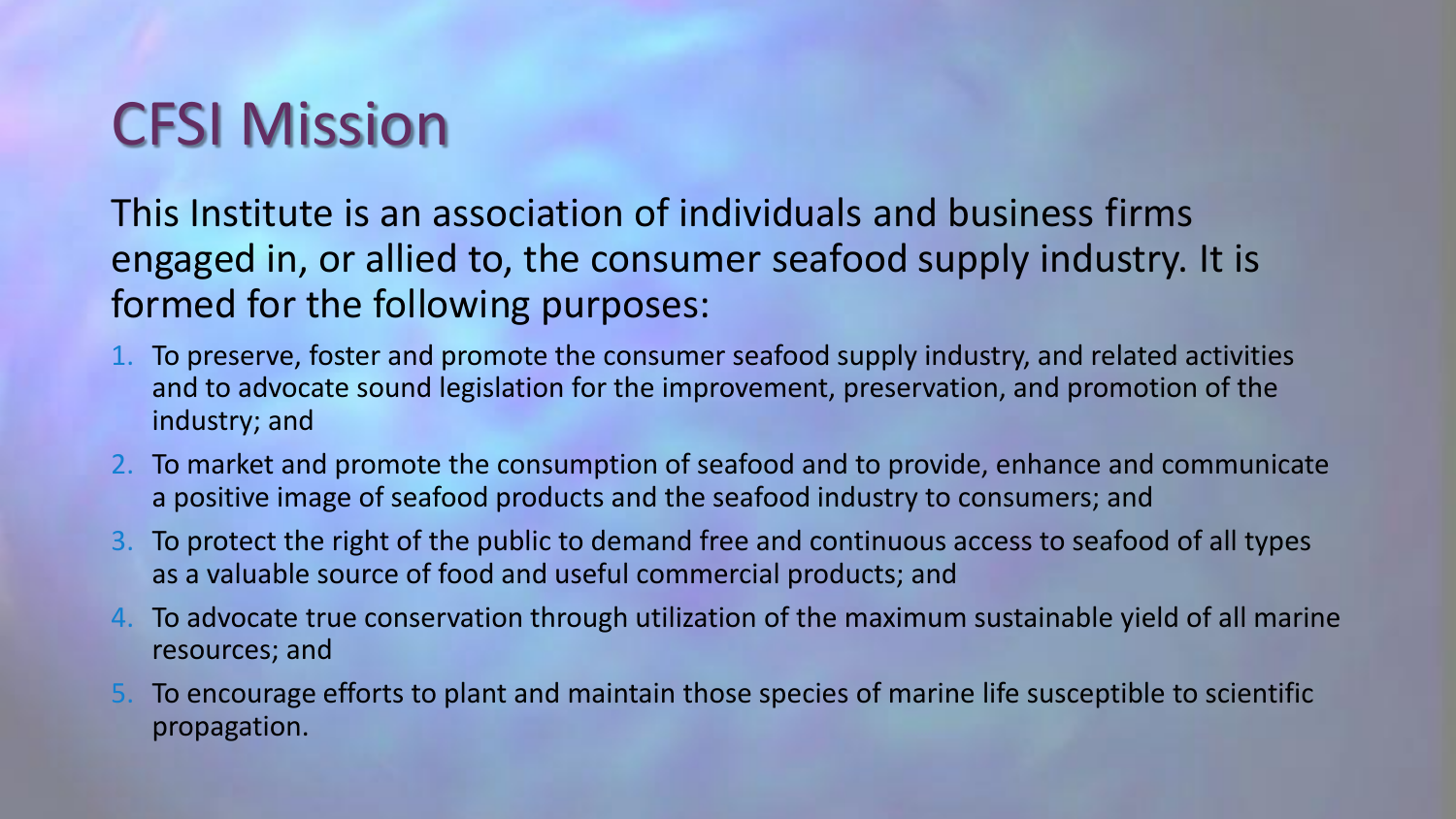### CFSI Members

CFSI members are the leaders that guide the industry; the individuals that promote the industry. They protect the very special interests of the industry. CFSI members advocate good things for the industry and fight with passion against the things that are bad for the industry. If you are a new member, you are part of a select groups of leaders.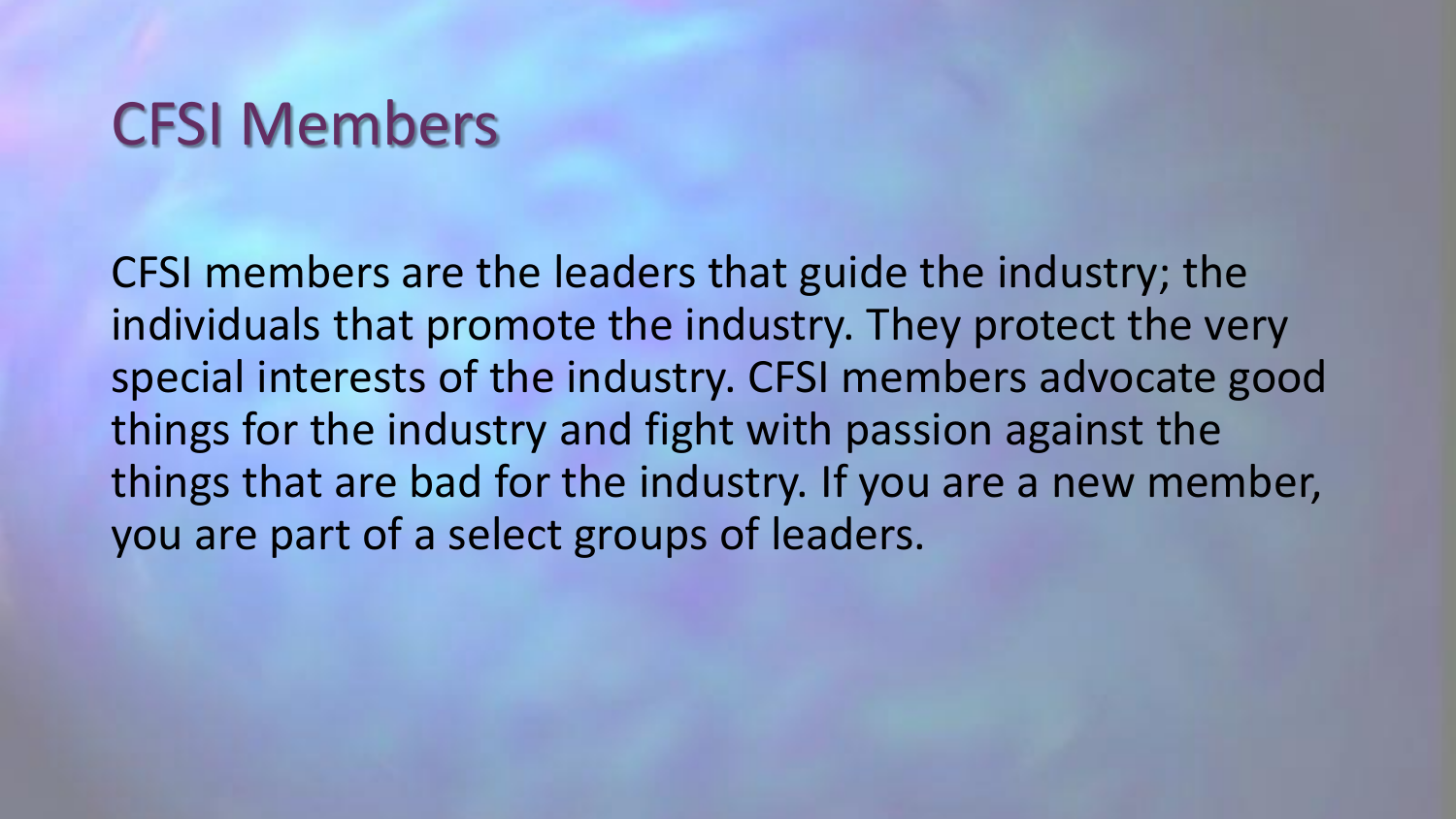# Seafood Benefits

#### **Heart**

- Reduces the risk of heart disease
- Helps protect against heart attack and sudden death
- Decreases blood triglyceride levels

#### Eyes

• Contributes to sharp vision

### Brain

• Contributes to brain development in infants and children

#### Pregnancy

- Increases duration of gestation Muscles
- Helps build muscles and tissues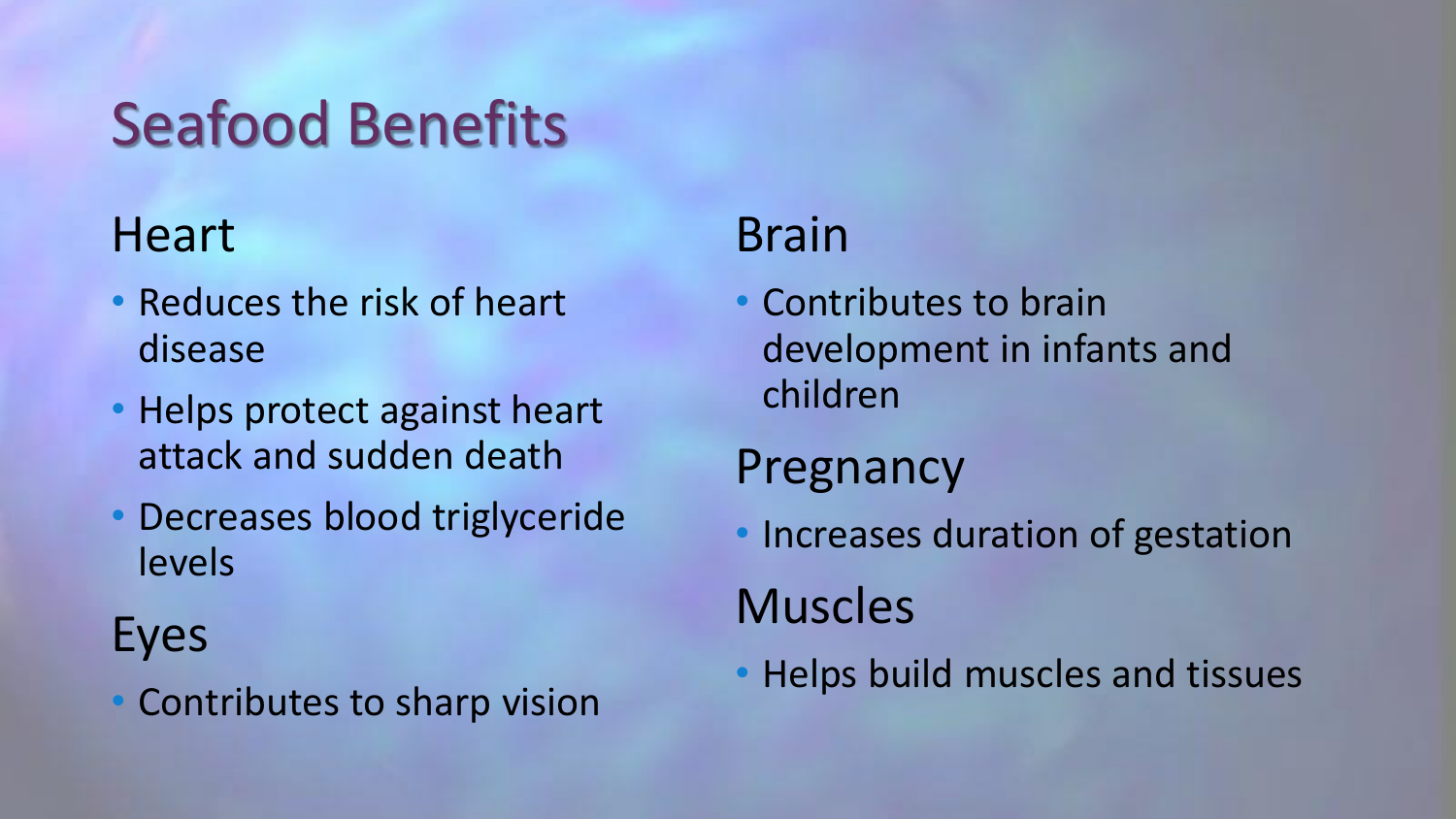# Seafood Benefits

More than 3.5 billion people depend on the ocean for their primary source of food. Fish is a valuable component of the human diet because it is easily digestible and contains high-quality protein that provides a mix of essential amino acids that our bodies cannot make themselves and must be supplied through our food.

Globally, seafood provides more protein than cattle, sheep, or poultry. Fish also contain a wide variety of vitamins and minerals including vitamins A and D, phosphorus, magnesium, and selenium. Research shows that omega-3 fatty acids, found abundantly in seafood, have health benefits, such as improved infant brain development and protection against heart disease and stroke. Most adults in the US consume much less omega-3 fatty acids than nutritionists recommend.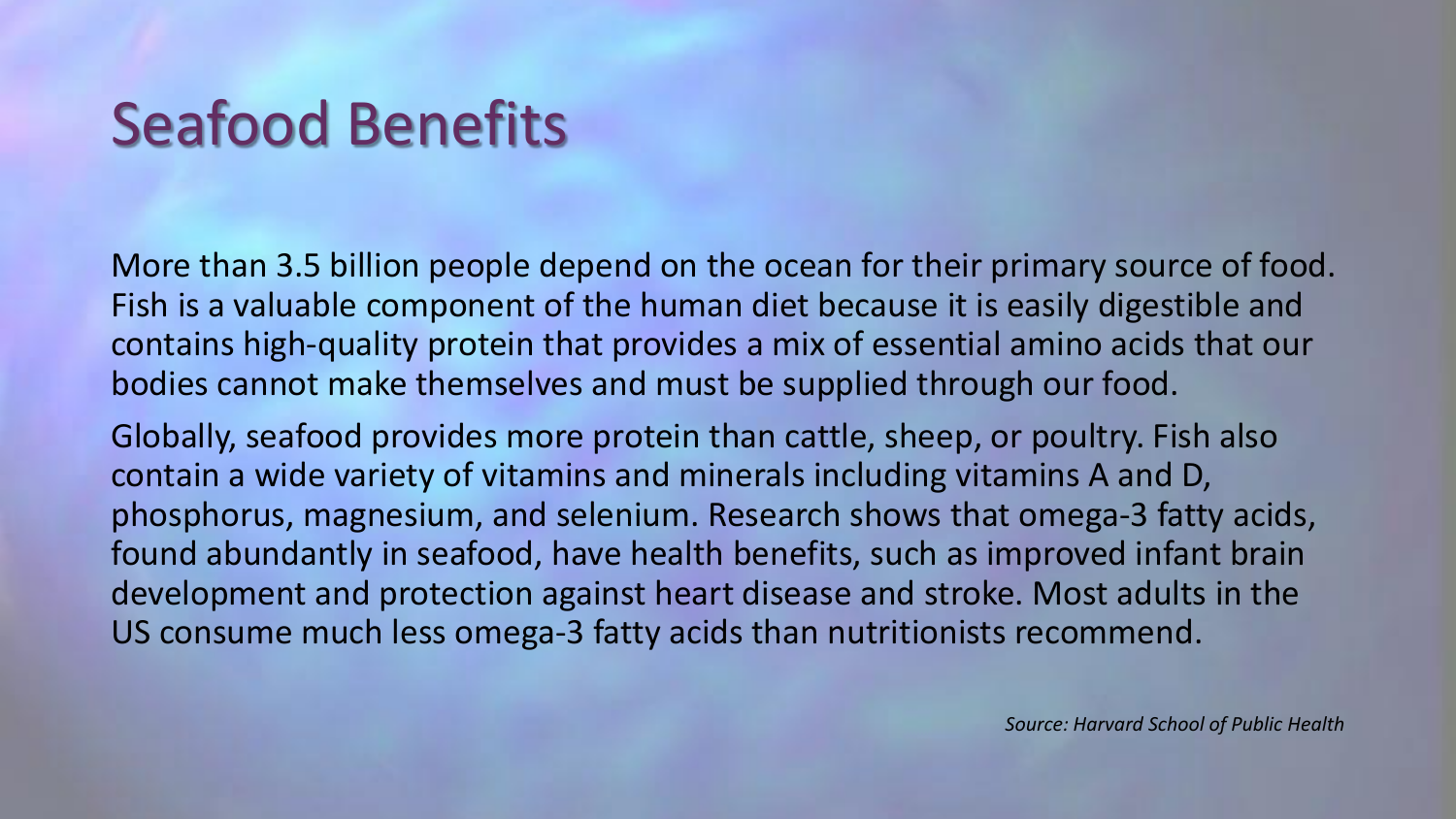### Seafood Industry Impact

• California per capita consumption: 22.5 lbs (50% more than national average)

• *This equates to 2,679,000 pounds per day*

• Direct Sales: Over \$20 billion

• Jobs: 145,443

*2012 California data from NMFS*